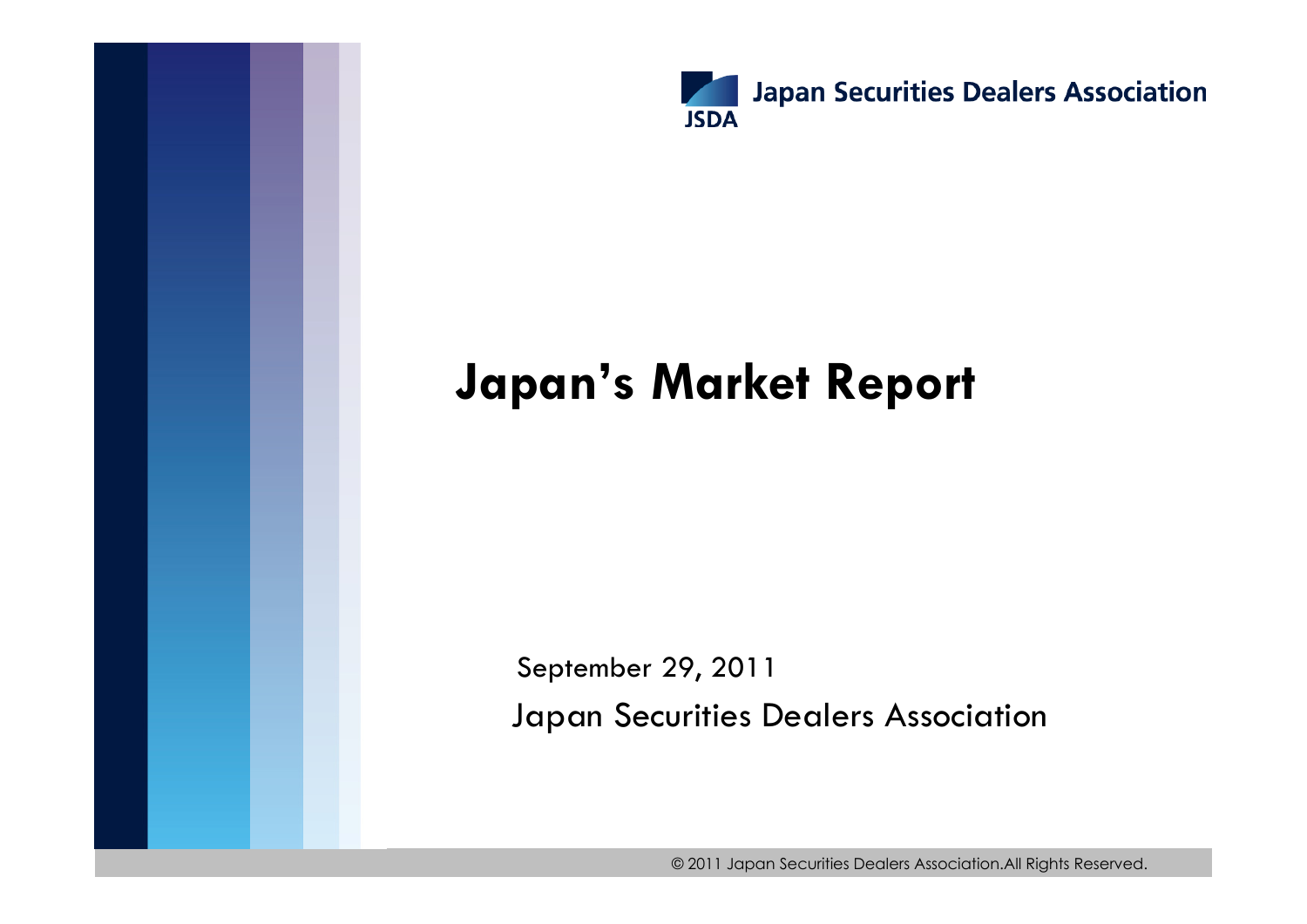

1

### *Major Economic Indicators*

|                                        |                                       |         |        |         |           |        |        |               | $(\%)$        |
|----------------------------------------|---------------------------------------|---------|--------|---------|-----------|--------|--------|---------------|---------------|
|                                        |                                       |         | 2010   |         |           |        | 2011   | <b>CY2009</b> | <b>CY2010</b> |
|                                        |                                       | $1 - 3$ | $4-6$  | $7 - 9$ | $10 - 12$ | $-3$   | $4-6$  |               |               |
| <b>GDP</b>                             |                                       | 2.3     | $-0.1$ | 1.0     | $-0.6$    | $-0.9$ | $-0.5$ | $-6.3$        | 4.0           |
| Domestic Demand                        |                                       | 1.8     | $-0.5$ | 1.3     | $-0.6$    | $-0.7$ | 0.2    | $-4.8$        | 2.2           |
| <b>Private Demand</b>                  |                                       | 2.5     | $-0.5$ | 1.7     | $-0.6$    | $-1.1$ | $-0.1$ | $-7.3$        | 2.4           |
|                                        | <b>Private Consumption</b>            | 1.0     | $-0.4$ | 0.9     | $-0.9$    | $-0.6$ | 0.0    | $-1.9$        | 1.8           |
|                                        | <b>Private Residential Investment</b> | 1.0     | $-0.1$ | 2.1     | 2.8       | 0.2    | $-1.8$ | $-14.0$       | $-6.3$        |
|                                        | <b>Private Non-Resi. Investment</b>   | 1.6     | 2.4    | 1.1     | 0.1       | $-1.4$ | $-0.9$ | $-16.7$       | 2.1           |
| <b>Public Demand</b>                   |                                       | $-0.3$  | $-0.2$ | $-0.1$  | $-0.6$    | 0.6    | 1.2    | 4.1           | 1.2           |
|                                        | <b>Government Consumption</b>         | $-0.3$  | 0.9    | 0.5     | 0.4       | 0.9    | 0.6    | 3.0           | 2.2           |
|                                        | <b>Public Investment</b>              | $-0.4$  | $-5.3$ | $-2.2$  | $-5.8$    | $-1.0$ | 4.3    | 10.4          | $-3.4$        |
| <b>Exports of Goods &amp; Services</b> |                                       | 6.1     | 6.7    | 0.7     | $-1.0$    | 0.0    | $-4.9$ | $-23.9$       | 23.9          |
| <b>Imports of Goods &amp; Services</b> |                                       | 2.7     | 4.9    | 2.6     | $-0.6$    | 1.5    | 0.0    | $-15.3$       | 9.8           |
| <b>GDP Deflator (year-to-year)</b>     |                                       | $-0.1$  | $-0.8$ | $-0.4$  | $-0.4$    | $-0.6$ | $-1.0$ | $-0.4$        | $-2.1$        |
| (source) Cabinet Office                |                                       |         |        |         |           |        |        |               |               |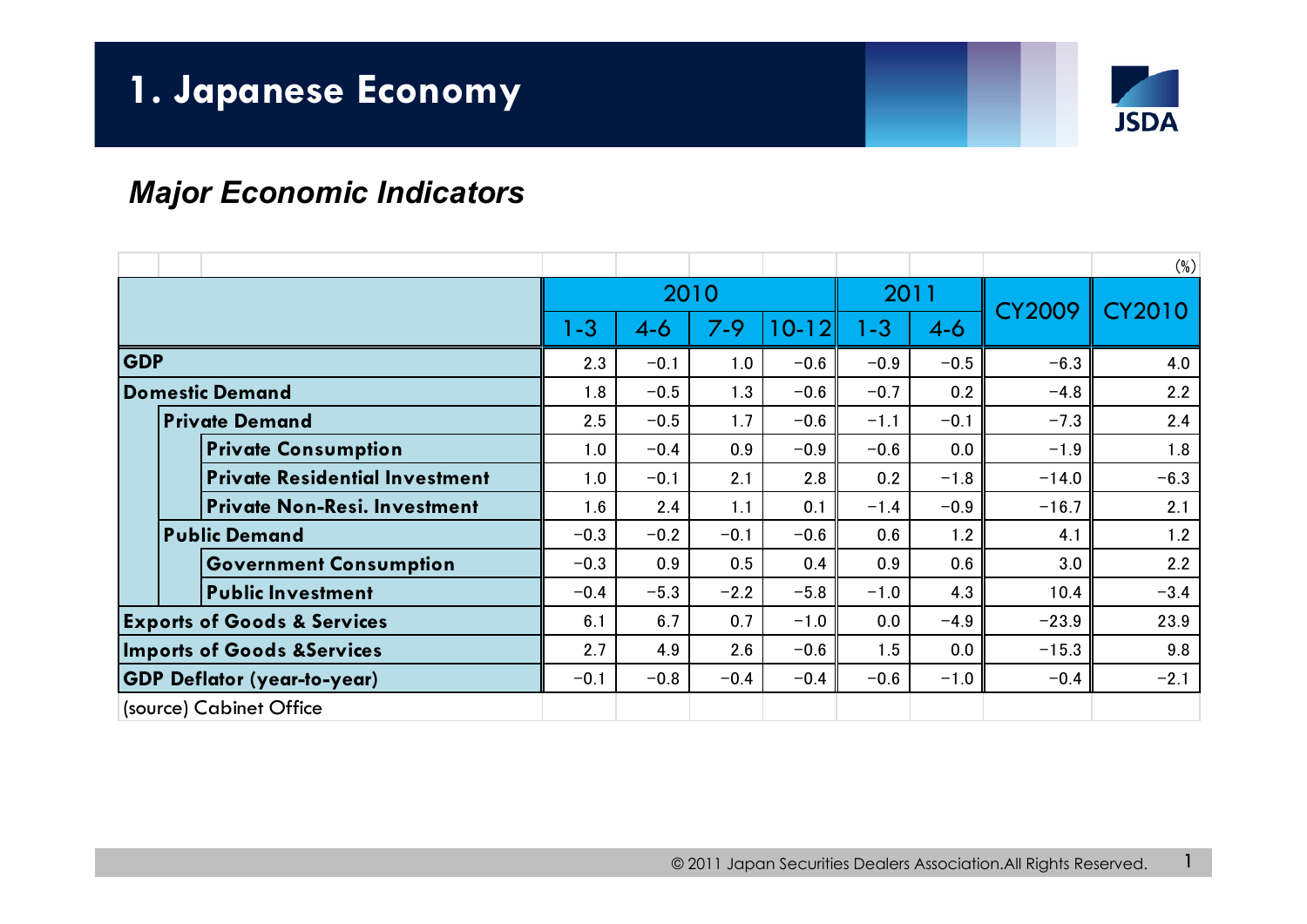# **2. Stock Market in Japan**



## **Nikkei 225 Stock Average and Yen Exchange Rate**

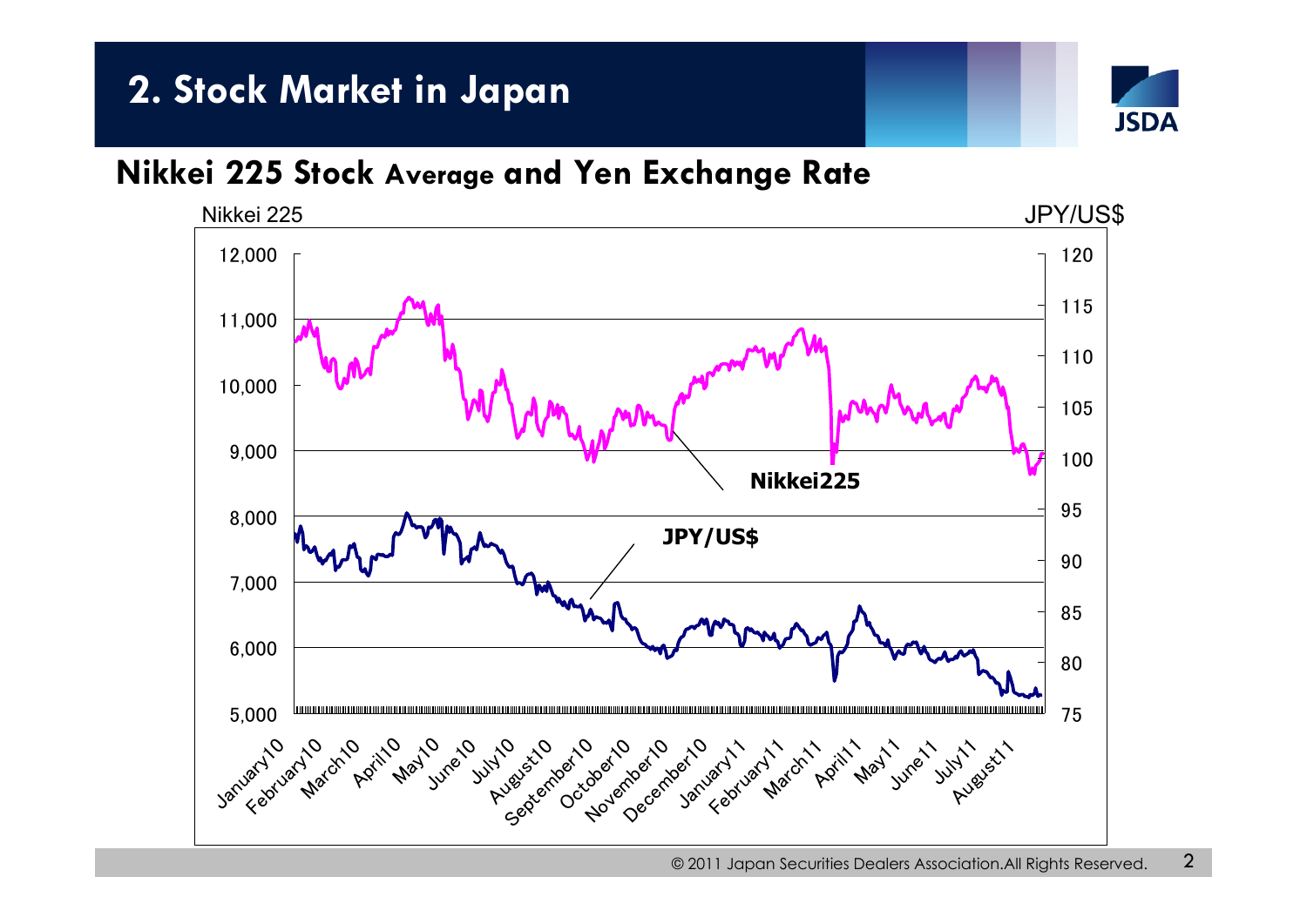

- • **Prompt Actions Taken by the JSDA in Response to the Quake** 
	- –**Donated emergency funds.**
	- **Established hot line for enquiries about securities companies in the stricken area.**
	- **Collected information and appropriately communicate information from the Japanese government to the market.**
- • **Exploring Possible Measures to Strengthen Capital Market Functions for Economic Reconstruction**
	- **Support recovery through utilizing private-sector funds, such as business-operation funds.**
	- **Vitalize start-up market.**
	- –**Further activate corporate bond market.**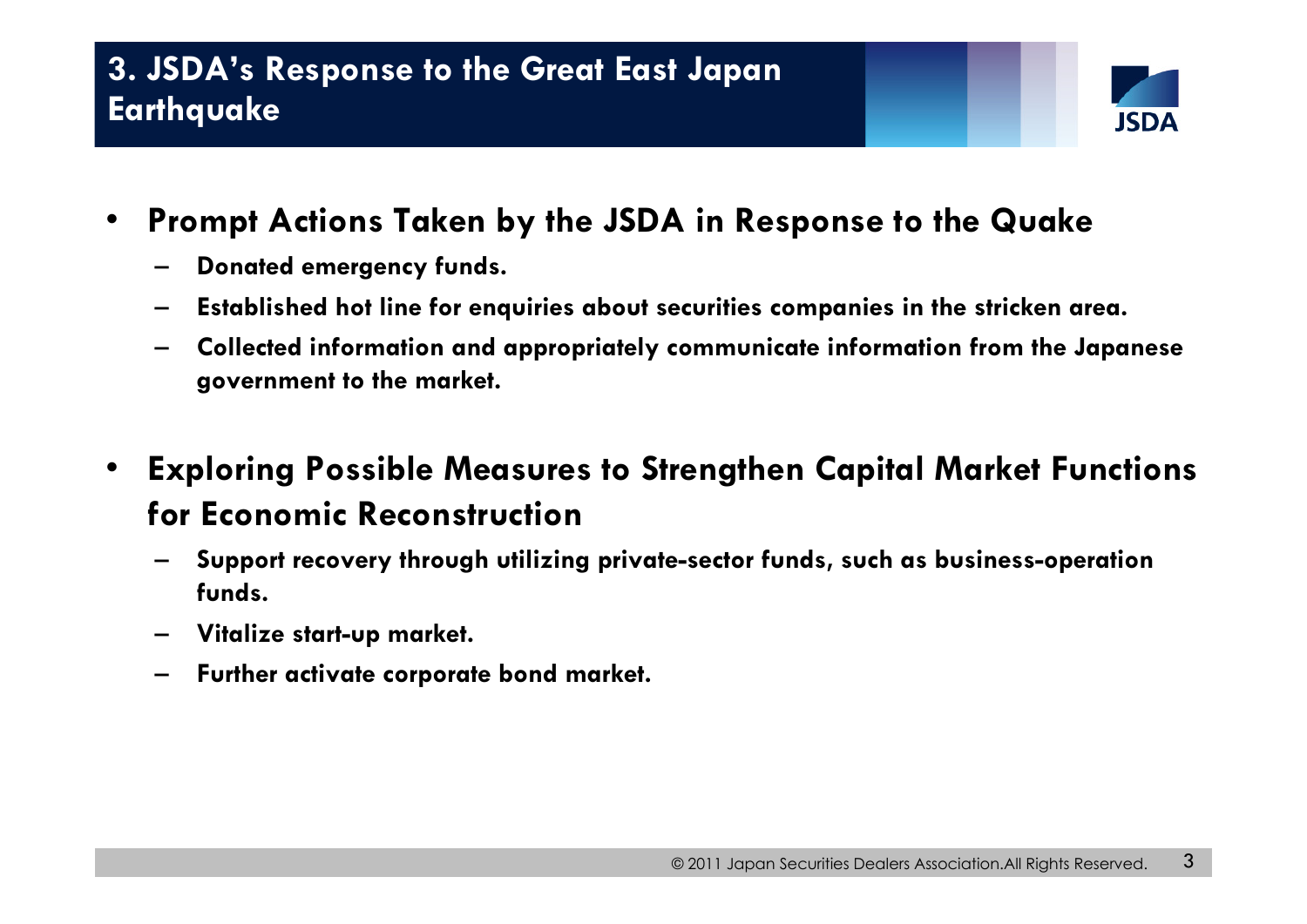# **4. Legislative and Regulatory Reforms (1)**



- • **Action Plan to Energize Japan's Financial and Capital Markets and Financial Industry**
	- **Following two roles for the financial sector were raised as a part of New Growth Strategy** 
		- Support the real economy.
		- Lead the economy as a growing industry itself.
	- **Action Plan listed three pillars necessary for the financial sector to exercise these two roles** 
		- Supply of funds to companies commensurate with borrowers' size and stage of development.
		- Financial sector serving as a bridge between Asian and Japanese economies.
		- Provision of asset management capabilities to utilize Japanese national assets safely and effectively.
	- – **To restore confidence in and stimulate Japan's startup markets, Study Group was set up by FSA, Exchanges, JSDA and JICPA**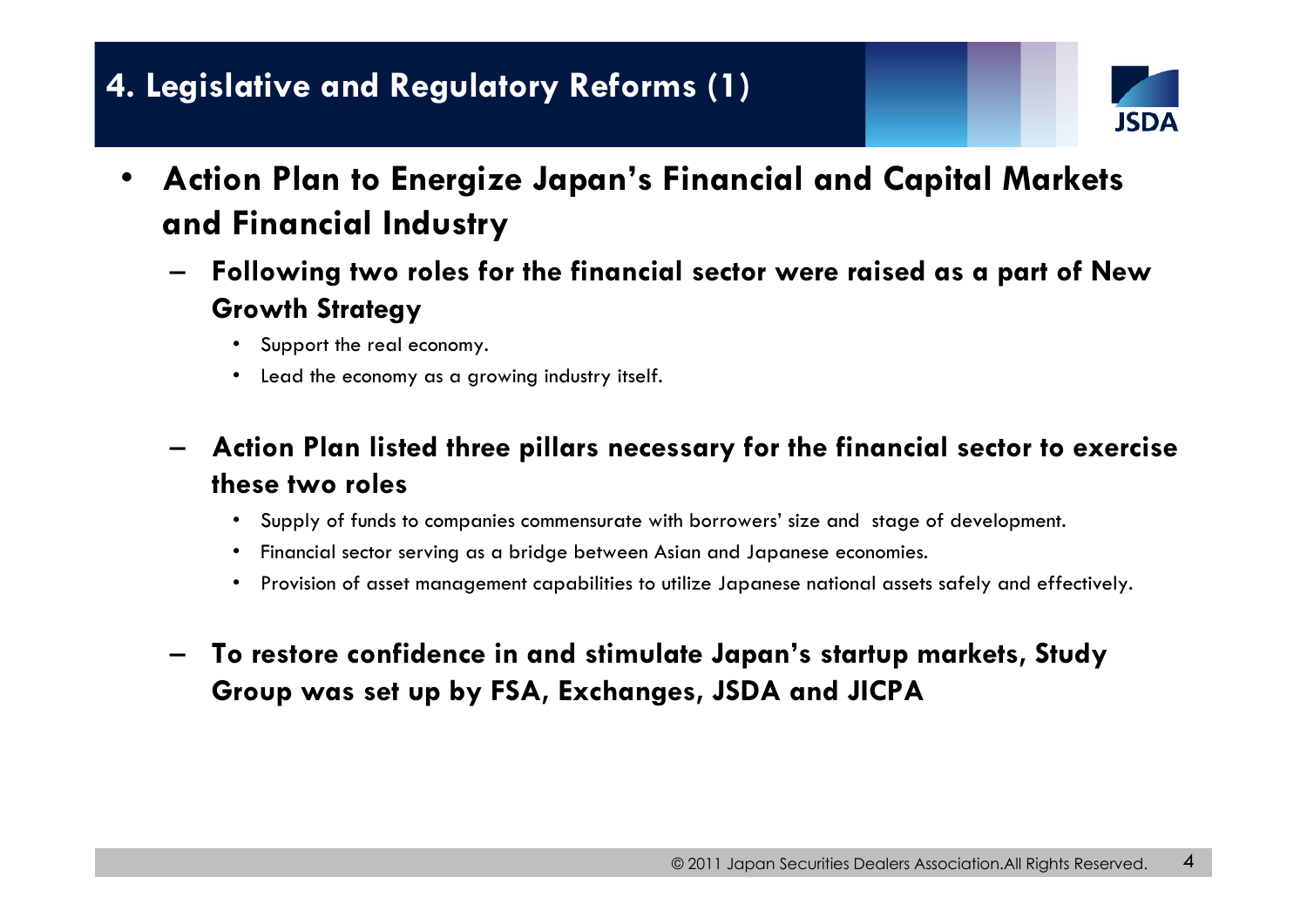

### •**Establishing and Reviewing Self-Regulations**

- – JSDA revised its self-regulatory rules regarding sales solicitation for OTC derivatives and for other financial instruments that are similar to OTC derivatives to further enhance investor protection.
- –JSDA began issuing investor alerts on its website in December 2010.

### • **Revision of Financial and Securities-Related Taxation System**

- Two-year extension of the current preferential tax on capital gains and financial income (current preferential tax rate:10% - normal tax rate:20 %).
- –Introducing a Japanese version ISA in January 2014.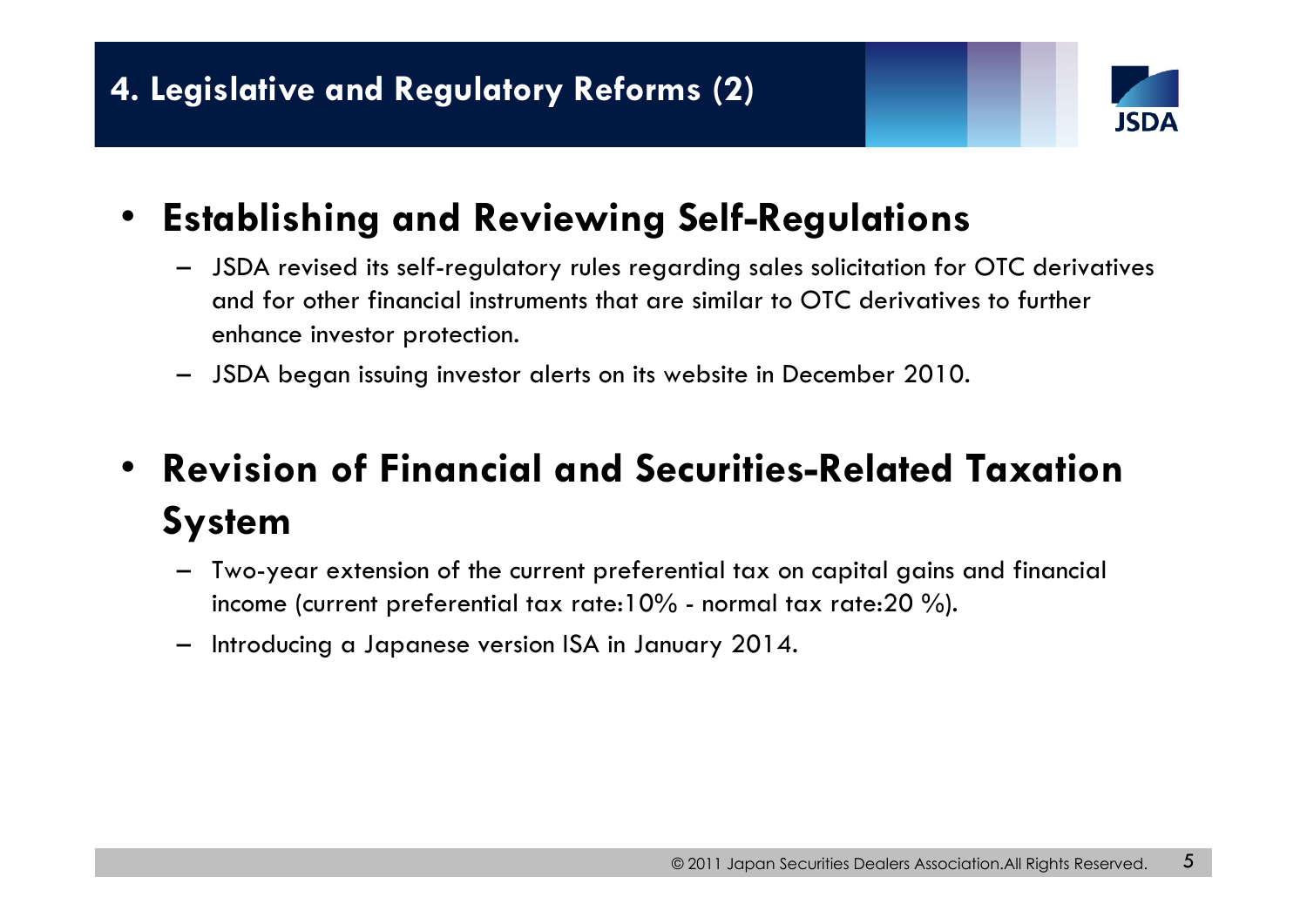

- • **Measures to Resolve Market Issues through Dialog with a Wide Range of Market Users**
	- JSDA set up the Study Group on New Progress of Securities Market in September 2010.
	- The Study Group conducted a large-scale survey (over 41,000 securities market users and nonusers responded to the survey).
	- Based on the survey result, three subgroups deliberated various issues related to market intermediaries, products and services and market infrastructure.
	- –The Study Group issued the report in June 2011.

#### •**Vitalizing Corporate Bond Market**

- The Study Group issued the report entitled "Toward Vitalizing the Corporate Bond Market" (posted on JSDA website ).
- The Sub Groups continue to deliberate specific measures for vitalizing the corporate bond market put forth in the report.